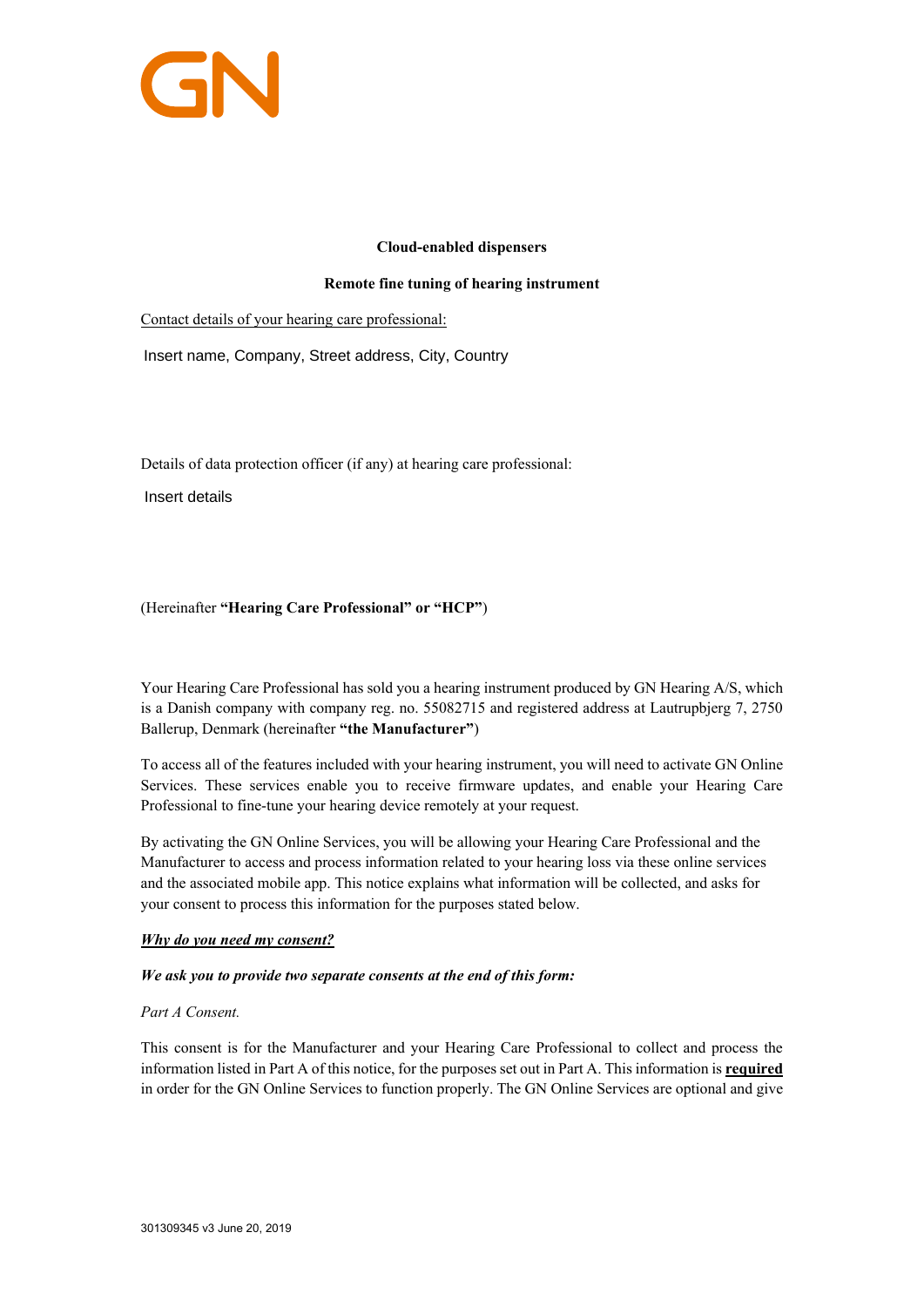you the added benefit and flexibility of being able to receive firmware updates, and fine-tuning, remotely but as a result of this, some of your personal information will need to be processed online in the manner set out in this notice. If activated by your Hearing Care Professional remote fine tuning can be done via text and/or by direct live audio or video transmission. We therefore want you to feel comfortable about the information you are providing. Your Part A Consent is entirely voluntary and once you have given (and we have logged) your Part A Consent, GN Online Services will be accessible in an app on your portable device (mobile phone, tablet, etc.). If you choose not to provide your Part A Consent (or later choose to withdraw it) your Hearing Care Professional will not have the capability to perform a remote fine-tuning or provide you with firmware updates remotely, but your treatment will not otherwise be affected and you can still have the fitting and adjusting performed onsite with the Hearing Care Professional.

#### *Part B Consent.*

This consent is for the Manufacturer and your Hearing Care Professional to collect and process the information listed in Part B of this notice, for the purposes set out in Part B. This information is **NOT required** to be processed in order for the GN Online Services to function properly, but it allows the Manufacturer and your Hearing Care Professional to undertake additional cognitive analysis. Your Part B Consent is entirely voluntary and once you have given (and we have logged) you Part B Consent, the additional data categories set out in Part B of this notice will be received and processed by the Manufacturer and (where stated) your Hearing Care Professional. If you choose not to provide your Part B Consent the Manufacturer will not receive, or process, those specific data categories, but the GN Online Services will not otherwise be affected.

Please indicate whether you wish to provide your Part A and/or Part B Consent by checking the relevant boxes situated at the end of this form, and signing/submitting this form. If you do choose to consent, please rest assured that all your information will be handled carefully, securely, and in accordance with the law and this notice.

#### *How do I withdraw my consent?*

You can withdraw your Part A and/or Part B Consent, free of charge, at any time. You can do so by going to the "More" menu in the app to notify the Manufacturer or by contacting your Hearing Care Professional. We will apply your preferences once we receive your notification, but please note that this will not affect the lawfulness of any processing that has taken place prior to us receiving such notice. If you withdraw your Part A consent, your access to the GN Online Services will cease from the point we receive your notice. Your Hearing Care Professional will thereafter cease any future disclosure of your personal information to the Manufacturer and the Manufacturer will no longer receive or process your personal information as outlined in this notice. Please note this will not affect your Hearing Care Professional's ability to otherwise continue to process your personal information where this is permitted under law, including for the purposes of your ongoing treatment. If you withdraw your Part B Consent the Manufacturer will stop receiving and processing the specific data categories set out in Part B from the point we receive your notice, but the GN Online Services will otherwise continue unaffected.

#### *What if I just uninstall the app?*

This will stop all future collection of information by the Manufacturer through the app, but the Manufacturer and your Hearing Care Professional may still process personal data that was already collected via the app (prior to it being uninstalled) or via other means including via the GN Online Services. If you wish to withdraw your consent to them doing this, please follow the steps set out in the paragraph above. You may uninstall the app by using the standard uninstall processes available on your mobile device or via the mobile app marketplace or network.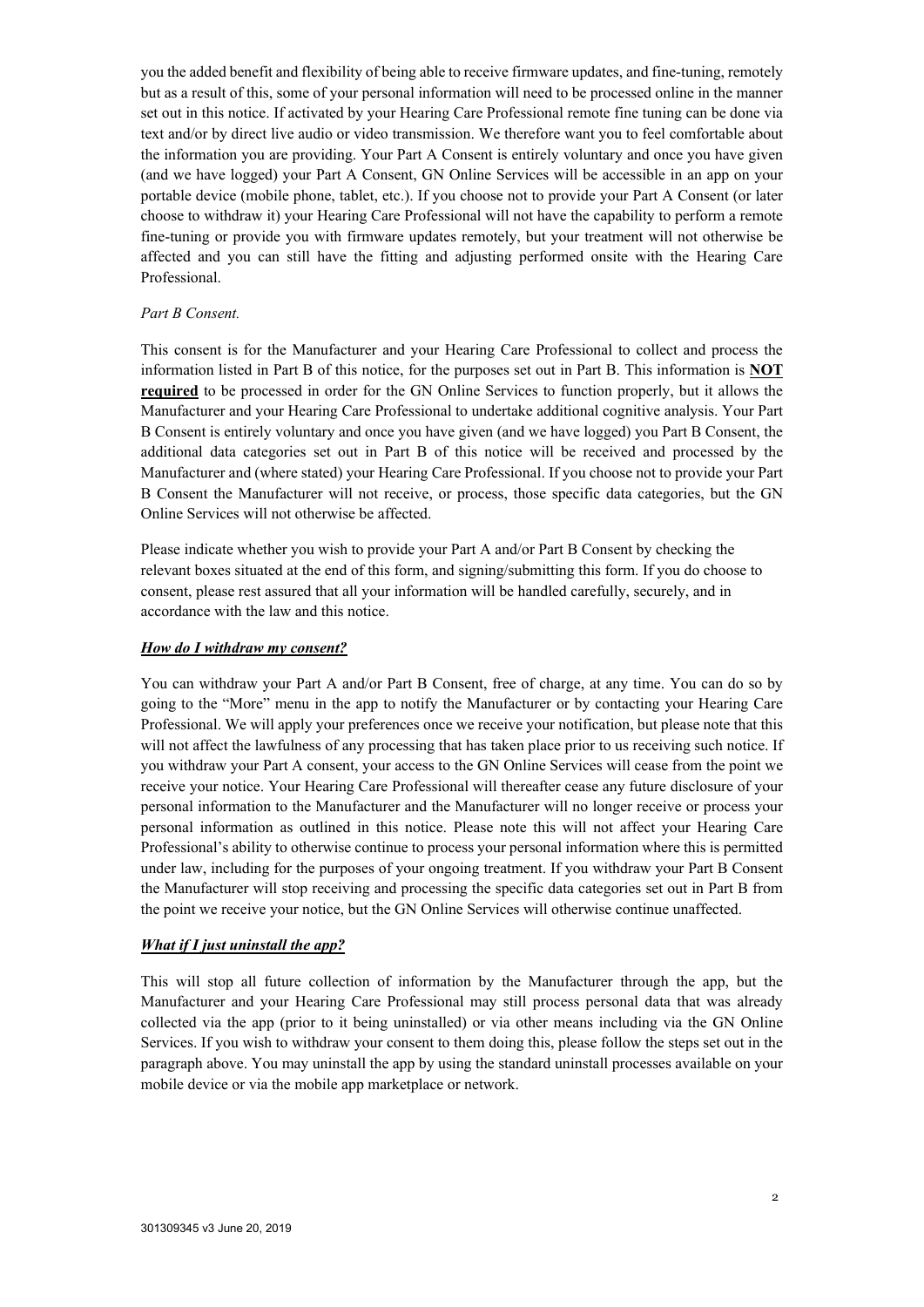## *What other rights do I have?*

Depending on your circumstances, you may have certain other rights over your personal information. You may have the right to request access to the personal information held by your Hearing Care Professional or the Manufacturer. This includes requesting details of the relevant personal information and the purposes and potential recipients of this information. In addition, you may request to have such personal information rectified, deleted or the processing thereof restricted; or you may object to the processing of your personal information, or request a copy of your personal data in a standardised format so that it can be provided to another hearing care professionals or app provider. You also have a right to receive a copy of this consent. To exercise these rights, where they apply to you, please contact us using the information provided in the "*Who do I contact*" section below.

Please be aware that you may also have the right to lodge a complaint with your national data protection authority or other public authority governing the protection of your personal information comprised by this consent and authorization form.

Further rights are covered in the EU Standard Contractual Clauses referenced in the *"Third Parties"* section below.

### *What information is collected and processed via the app?*

Different information is collected and processed depending on whether you provide Part A Consent and/or Part B Consent. Please see below for more information:

## **PART A CONSENT**

Where you provide Part A Consent, you consent to your Hearing Care Professional and/or the Manufacturer (as specified) receiving and processing the following personal information about you in the manner, and for the purposes, detailed below which **IS NECESSARY** in order for the GN Online Services to be provided to you:

The following data categories are processed by the Manufacturer and HCP:

- **Your name and email address**: for the purpose of enabling fine-tuning and logging your consent.
- Hearing threshold, hearing threshold shift, and other details regarding your hearing loss (**health information**): for the purpose of enabling fine-tuning.
- **The length of time you use your hearing instrument**: for the purpose of enabling fine-tuning and optimizing your settings.
- **The hearing instrument's serial number, hardware identification number and software version** for the purposes of enabling fine-tuning and enabling firmware updates.
- **Fitting specifications and fitting type**: for the purpose of enabling fine-tuning and optimizing your settings.
- **Hearing instrument settings**: for the purpose of enabling fine-tuning and optimizing your settings.
- **Information about the sound environment when sending a request via the app**: for the purpose of enabling fine-tuning and optimizing your settings.

The following data categories are processed by the Manufacturer:

**Device type information**: Generic device-specific information such as the type of mobile device and mobile operating system: for the purpose of optimizing your settings and providing customer services (questions, complaints, repair, etc).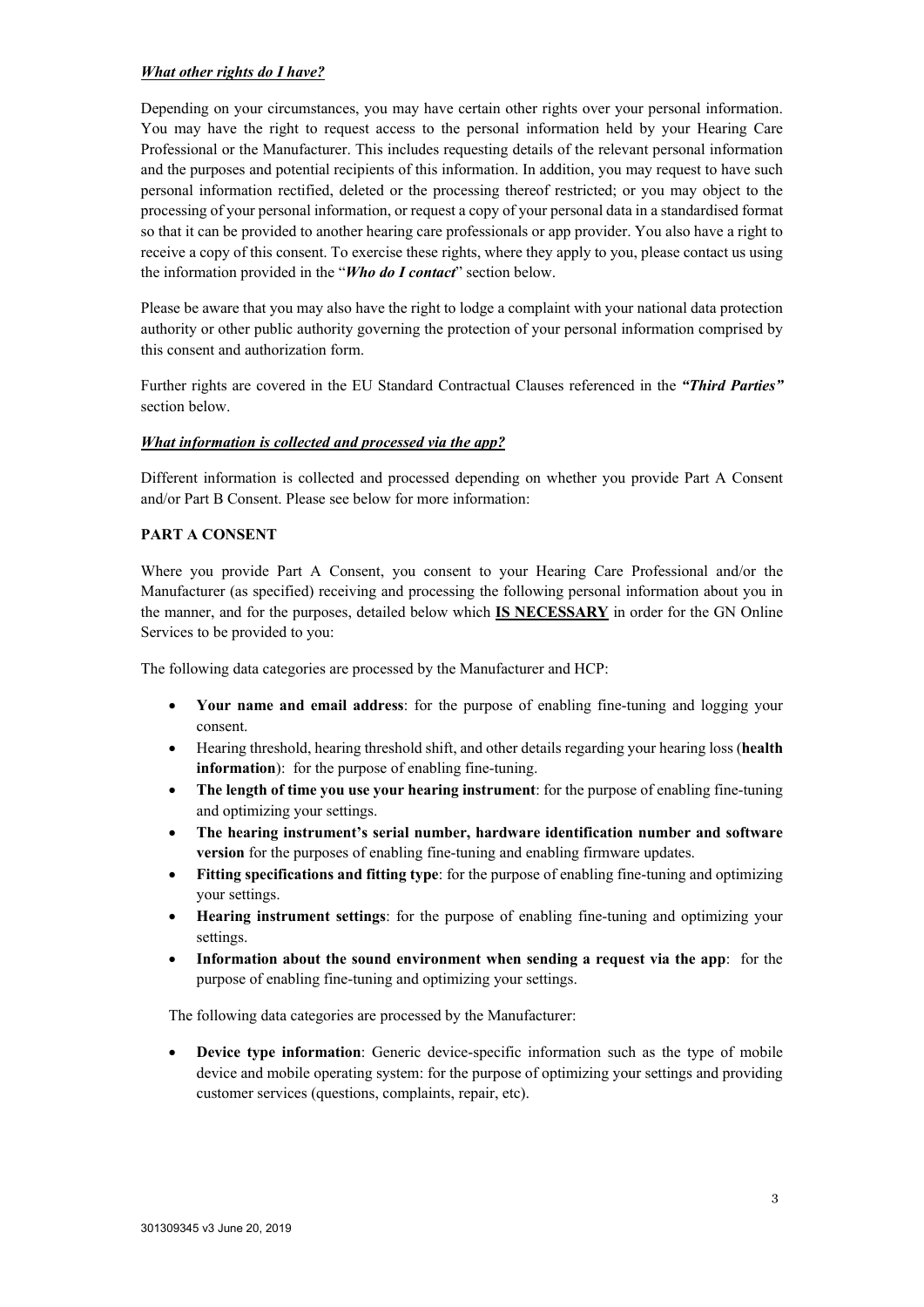- **Technical log information**, Technical information in server logs, e.g., details of how the apps are used, Internet protocol, device event information such as crashes, system activity, hardware settings, browser type, browser language, the date and time of your request and referral URL: for the purpose providing customer services (questions, complaints, repair, etc).
- **Location information**, when the location and GPS-enabled services are in use, the Manufacturer may collect information that show the countries and locations where the app is being used; for the purpose of optimizing your settings. (You are free to switch off the location and GPS function on your mobile device at any time and prevent the collection and processing of this information).

The data above is hosted by Microsoft Ireland and distributed to you via Google on the Manufacturer's behalf (see the **"Third Party"** section below for further information).

# **DECLARATION OF CONSENT – PART A**

**By checking the box below/clicking "Agree", and signing/submitting this form, I (or where I am aged under 16, my parent or legal guardian on my behalf) consent to the Hearing Care Professional and the Manufacturer (and the other third parties listed) processing my personal data, including health data, for the purposes, and in the manner, set out above until such time as I choose to withdraw my consent.** 

**By checking the box below/clicking "Agree", I agree, specifically to the processing set out in this Part A of this notice (which IS required in order to receive the GN Online Services).**

## **[ ] I provide my Part A Consent**

### **PART B CONSENT**

Where you provide Part B Consent, you consent to Manufacturer receiving and processing the following personal information about you for *an additional, analytics purpose* to enable Manufacturer to enhance and develop its products. This data processing is **NOT NECESSARY** in order for the GN Online Services to be provided to you:

The following data categories are processed by the Manufacturer for the purpose of enabling Manufacturer to develop better products:

- **Birthdate**.
- **Gender**.
- **Word Recognition and Noise Ratio** (value). (Measurement of hearing loss for left ear).
- **Word Recognition and Noise Ratio** (value). (Measurement of hearing loss for right ear).
- **Signal to Noise Ratio** (value). Measurement of hearing loss for left ear.
- **Signal to Noise Ratio** (value). Measurement of hearing loss for right ear.
- **Experience Level** (for example category of patient advance, beginner, etc..).
- **Directional ear**. Specifies the ear side that can perform better to hearing noise (R/L).
- **FocusEar** (Directional ear. Specifies the ear side that can perform better to hearing noise  $(R/L)$ ).
- **MonitorEar** (Omni/In directional ear. Specifies other the ear side).
- **Audiogram.**
- **Fitting Settings** (same data as RFT but stored in a different format).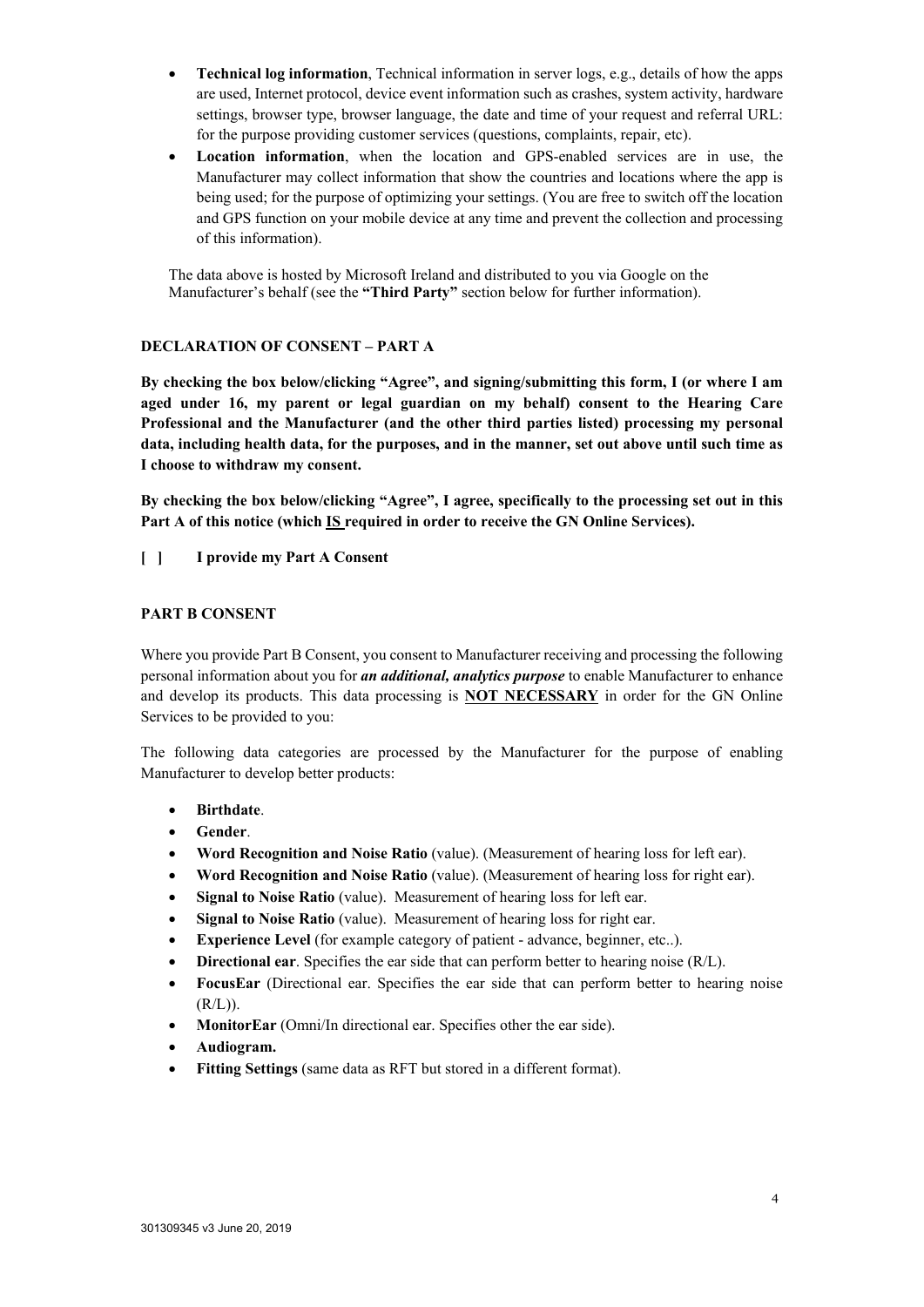- **Information sent to your HCP**, e.g., the device or challenges in using the device, service or the app, any experienced side-effects, etc.
- **All the data categories listed in Part A**.

The data above is hosted by Microsoft Ireland on the Manufacturer's behalf (see the **"Third Party"**  section below for further information).

The following data categories are also processed by the Manufacturer for the purpose of enabling Manufacturer to develop better products:

• **Application feature information**: The Manufacturer may collect information about the usage of the app. In practice this could be information about features that are used, when they are activated, for how often they are used, and for how long they are being used.

The data above is sent to Microsoft in order to enable Manufacturer to develop better products (see the **"Third Party"** section below for further information).

The application feature information may also be transferred to the HCP for the purpose of enabling the HCP to improve their processes.

With respect to both Part A and Part B above:

- 1. The Manufacturer will make reasonable efforts to remove all identification markers where these are not required for the above purposes and the information specified above will be processed and used solely for the purposes specified above and only to the extent necessary to fulfill these purposes, except in those cases required by legislation, regulations, public authorities, relevant accredited institutions, court orders or where necessary as part of the establishment, exercise or defence of legal claims.
- 2. The Manufacturer will not contact you via the GN Online Services for any purpose other than those listed above.

# *Which third parties will have access to my information?*

In order for the Manufacturer to provide the GN Online Services and fulfill the purposes specified above it utilizes the following third party processors which process personal information solely in accordance with this notice (and as indicated in more detail in Part A and Part B above):

- External cloud service provider and usage tracking: Currently, the Manufacturer uses an external cloud provider to store the certain information (see Parts A and B above for more information) on its behalf. This provider is **Microsoft Ireland Ltd.**, South County Business Park, Leopardstown, Dublin 18 D18 P521, Ireland, and their sub-contractors. The international transfer from the EU/EEA to Microsoft and their sub-contractors outside the EU/EEA is based on the EU Standard Contractual Clauses prepared for transfers from data controllers to data processors. The template text is available in various languages at this link: [http://eur](http://eur-lex.europa.eu/legal-content/EN/TXT/?qid=1401799946706&uri=CELEX:32010D0087)[lex.europa.eu/legal-content/EN/TXT/?qid=1401799946706&uri=CELEX:32010D0087](http://eur-lex.europa.eu/legal-content/EN/TXT/?qid=1401799946706&uri=CELEX:32010D0087)
- IT-services incl. notification push: The Manufacturer may use an external provider for other IT-services, e.g. pushing notices to you: Google Inc., 1600 Amphitheatre Pkwy, Mountain View, CA 94043, USA. International transfers of personal information, if any, from the EU/EEA to Google and their sub-contractors outside the EU/EEA are based on the EU standard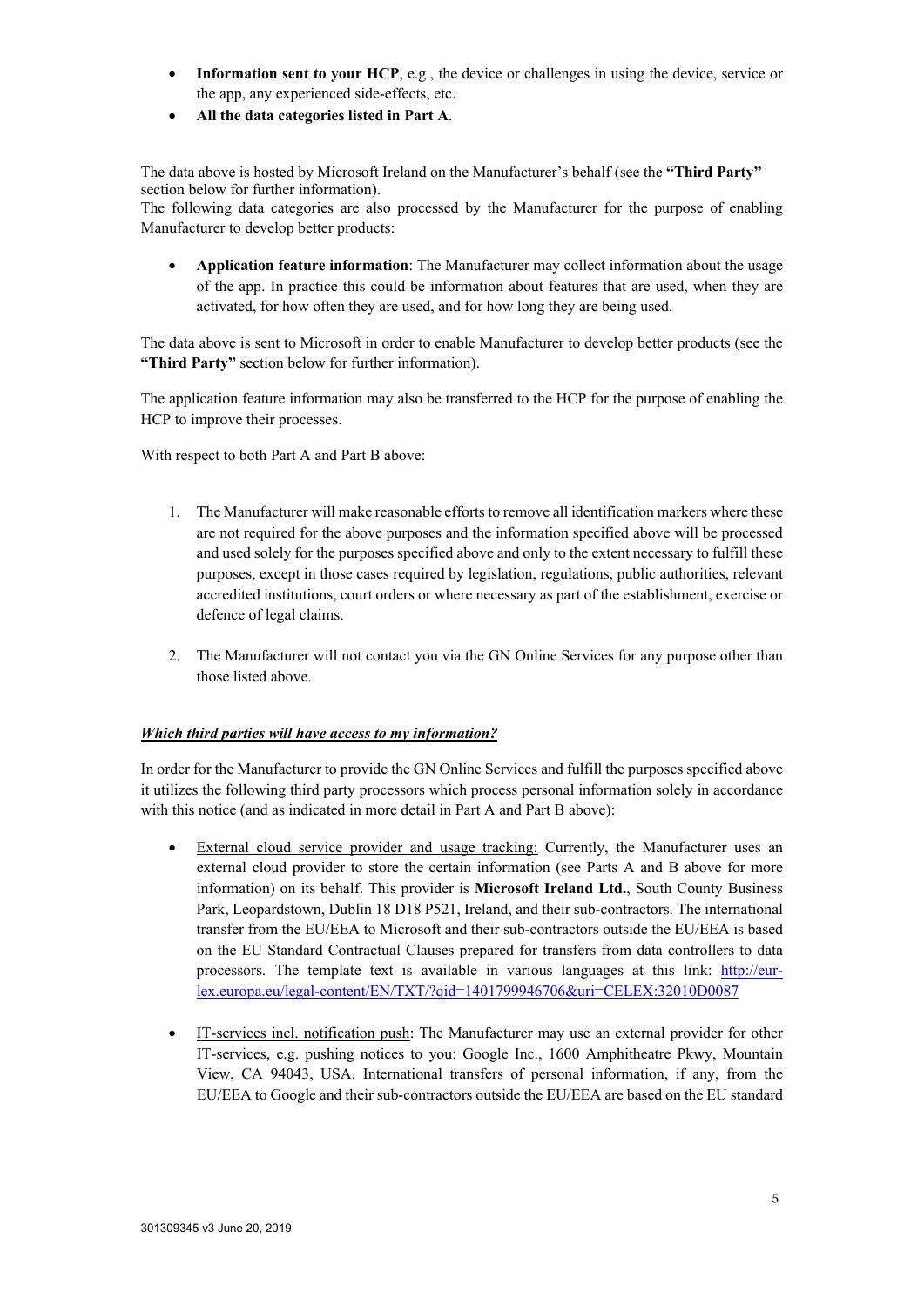contractual clauses. The template text is available in various languages at this link: [http://eur](http://eur-lex.europa.eu/legal-content/EN/TXT/?qid=1401799946706&uri=CELEX:32010D0087)[lex.europa.eu/legal-content/EN/TXT/?qid=1401799946706&uri=CELEX:32010D0087.](http://eur-lex.europa.eu/legal-content/EN/TXT/?qid=1401799946706&uri=CELEX:32010D0087)

• The Manufacturer, Microsoft, Google and their sub-contractors may be located (and therefore the information they process may be transferred or disclosed) anywhere in the world, including countries within or outside Europe, the U.S., Australia, New Zealand, Japan, South Korea and China.

By providing either your Part A or Part B Consent, you acknowledge that your personal information is shared with the processors listed above, as more particularly set out in Part A and Part B above. When enabling audio, video and chat communication between you and the HCP we use an external provider of communication services: Nexmo Inc., 23 Main Street, Holmdel, New Jersey 07733, US. We will only request the external provider to enable the transmission of audio and/or video communication between you and the HCP using a reference number and we will not share your personal data with the provider beyond said reference number. The Manufacturer will not share your information with companies, organizations and individuals outside of the Manufacturer, the Hearing Care Professional and third party providers listed above without your further consent unless required by legislation, regulations, public authorities (in particular supervisory authorities), relevant accredited organizations or court orders, or unless necessary as part of the establishment, exercise or defense of legal claims. If your Hearing Care Professional is required to share your personal information with other third parties (outside of the list above) it will inform you separately of this.

## *How long will you store my information?*

Your personal information will be stored by the Manufacturer for as long as necessary in order to fulfill the purposes described above in this form and comply with minimum retention periods under applicable law. However, unless otherwise required by applicable law, this period will last for no longer than 10 years from the collection of your information, or 10 years following your latest use of the mobile app, whichever period is the longest. Notwithstanding the aforesaid, your personal information will be stored for as long as may be necessary for legal establishment, exercise or defense of legal claims. If your Hearing Care Professional retains your personal information other than as set out above, it will inform you separately of this.

### *Who do I contact if I have any issues or questions?*

If you wish to exercise any of your legal rights towards your Hearing Care Professional, you may contact your Hearing Care Professional directly using the contact details provided at the top of this form, or if the request concerns the Manufacturer's collection and processing of your personal information, you may contact the Manufacturer at DPO@GN.COM.

### *What if I'm under the age of 16?*

If you are under the age of 16, we will require your parent or legal guardian to provide this consent, and to complete and sign/submit this form, on your behalf.

### *Is this processing authorised under law?*

Under applicable law, we are required to demonstrate a legal basis for the disclosure of your personal information by your Hearing Care Professional and the collection and processing of your personal information by the Manufacturer. The legal basis for this disclosure and processing is your consent, provided as part of this consent form. Should we identify, or wish to rely, on a separate or additional legal basis in future we will let you know in writing, which may include by providing you with an updated privacy policy via the mobile app.